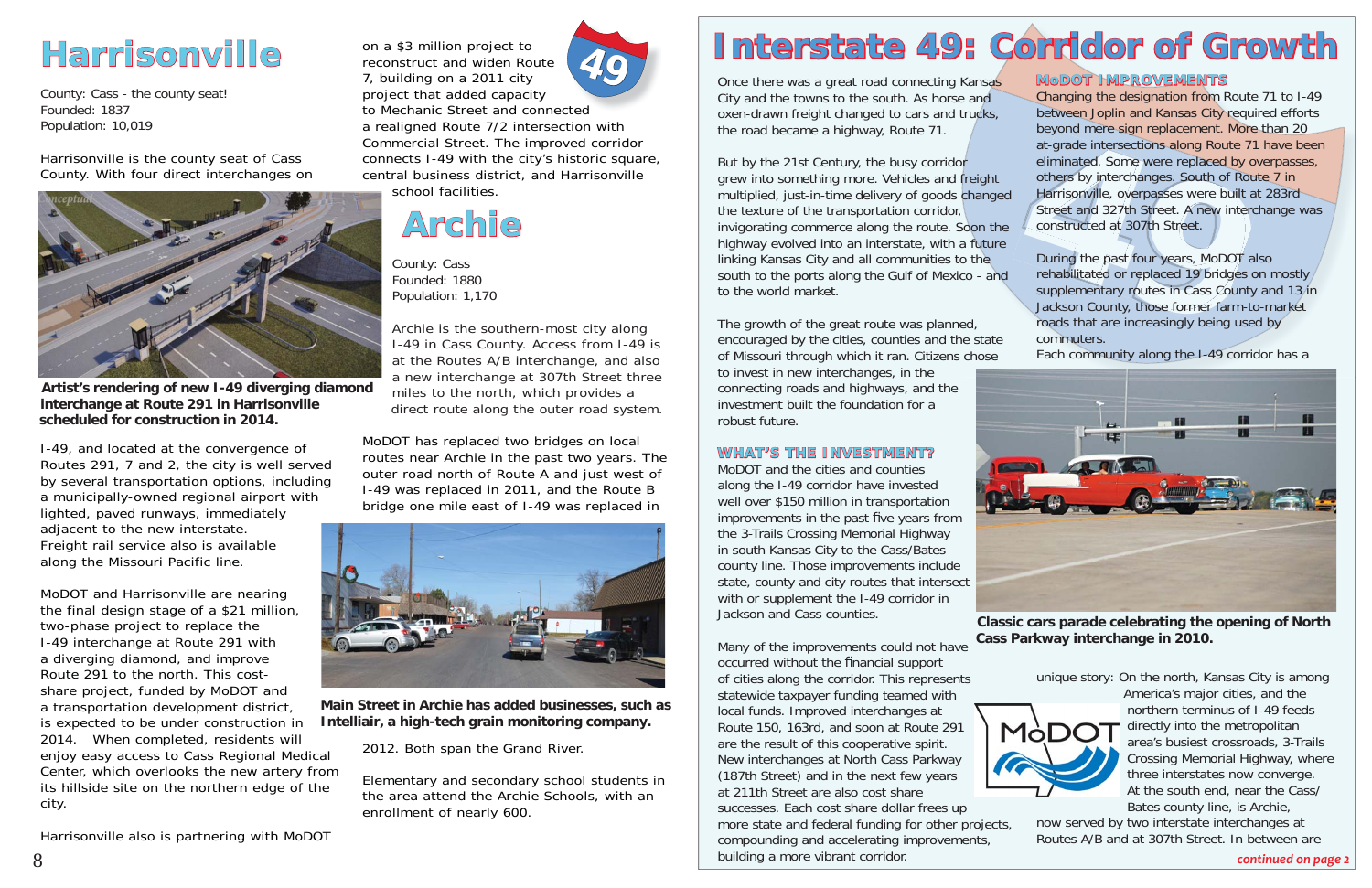mature, transforming cities such as Grandview, served by four interchanges, Belton by four and Harrisonville by four. Raymore and Peculiar, two of the state's most rapidly growing cities, are planning infrastructure improvements and new access to I-49 that will meet future transportation needs for decades.

These cities and towns are boldly charting a prosperous course along the I-49 corridor. From north to south, here are their stories:

### **Kansas City <sup>a</sup> n sa s**

County: Jackson Incorporated: 1855 Population: 459,787 - Missouri's largest city

Positioned at the western Missouri border with

Kansas, the city of Kansas City is a transportation hub at the heart of America. It is linked to St. Louis to the east and Denver to the west along I-70; to Northwest Arkansas and the Gulf Coast to the south along I-49 and Route 71; and to Omaha, Des Moines, Minneapolis to the north along I-29 and I-35.

The northern terminus of I-49 is 3-Trails Crossing Memorial Highway, the intersection of I-49, I-435, I-470 and Route 71 north. Within the shadow of 3-Trails Crossing are the Cerner Corporation campus, 3-Trails Community Development District and Sanofi-Aventis laboratories in the Marion Park office park. The 3-Trails refers to



Major rail corridors include Burlington Northern-Santa Fe, Union Pacific and the Kansas City Southern railroads. Rail passengers have Amtrak service to St. Louis, Chicago and Los Angeles.

Just southwest of I-49 and Route 150 south Kansas City. It provides access to the Kansas City Southern Railway, which connects to New Orleans and is a designated foreign trade zone.

> The Hickman Mills School District serves more than 6,000 students at the north terminus of  $I-49.$

is the CenterPoint Intermodal Center in**Cerner Corporation in foreground, with 3-Trails Crossing Memorial Highway in the background, looking south to I-49.**

Across from CenterPoint Intermodal Center is the new National Nuclear Security Administration (NNSA) campus, employing 2,500 in the manufacture of non-nuclear mechanical, electronic, and engineered materials for national defense

Major businesses include Flying<br>J, a refueling center that serves<br>over-the-road truckers as well<br>as all other vehicles; Country Mart grocery; World Wide Steel; Elmwood Reclaimed Timber; Casey's General Store; Pete & Jake's Hot Rod Parts; and Sioux Chief manufacturing.

systems. The new \$500 million facility is the Kansas City region's largest construction project. It opened November 16, 2012, and is scheduled to be fully occupied in 2014.

Both CenterPoint and the NNSA campus are now served by the new Botts Road diverging diamond interchange on Route 150 a mile west of I-49. A separate half-diamond interchange at Thunderbird Road just west of Botts Road also offers access to CenterPoint's intermodal facility.

> Raymore is flanked by I-49 on the west and Route 291 on the east. Route 291 connects south to Harrisonville, and north to Lee's Summit and I-470. Enrollment in the Raymore Peculiar School District now exceeds 6,000 students.

the historic Santa Fe, California and Oregon trails that all diverged from the Hickman Mills area in the 1840s.



#### *continued from front page*

7

Peculiar's primary interchange on I-49 at Routes C and J was improved during summer 2012 with a new bridge deck, ramp improvements and the addition of a protected pedestrian walkway. Route C (Main Street) also was resurfaced during the summer, and the city has spent well over \$1 million in the past four years on city street improvements.

MoDOT and the city of Peculiar are in the design stage of a new interchange at I-49 and 211th Street, which will provide direct access to residential and industrial development on the west side and to the 6,000-student Raymore Peculiar School District campus on the east side.

The undeveloped industrial and commercial acreage on the west at 211th Street opens up development potential where high-line electric availability exceeds any site in the Kansas City area.

Raymore and Belton teamed with Cass County and MoDOT to fund the \$10.1 million North Cass

Parkway interchange, which opened in 2010. In addition, Raymore extended Dean Avenue and Hubach Hill Road to connect to North Cass Parkway interchange, offering a second major access to I-49. Raymore's primary access to I-49 is at Route 58, but travelers also can exit at 155th and 163rd Street interchanges to arrive in Raymore from the west.

### **Peculiar eculia r**

County: Cass Incorporated: 1953, established 1868 Population: 4,608 - the fastest growing city in Cass County!

Peculiar grew by 77 percent from 2000 to 2010, reflecting a strong residential construction expansion.



**Raymore, looking south from Route 58 with Walmart in the foreground, Dean Avenue to the left of Walmart and I-49 to North Cass Parkway interchange at upper right.** 



**Routes C and J bridge over I-49, redecked in 2012, is the gateway to Peculiar.**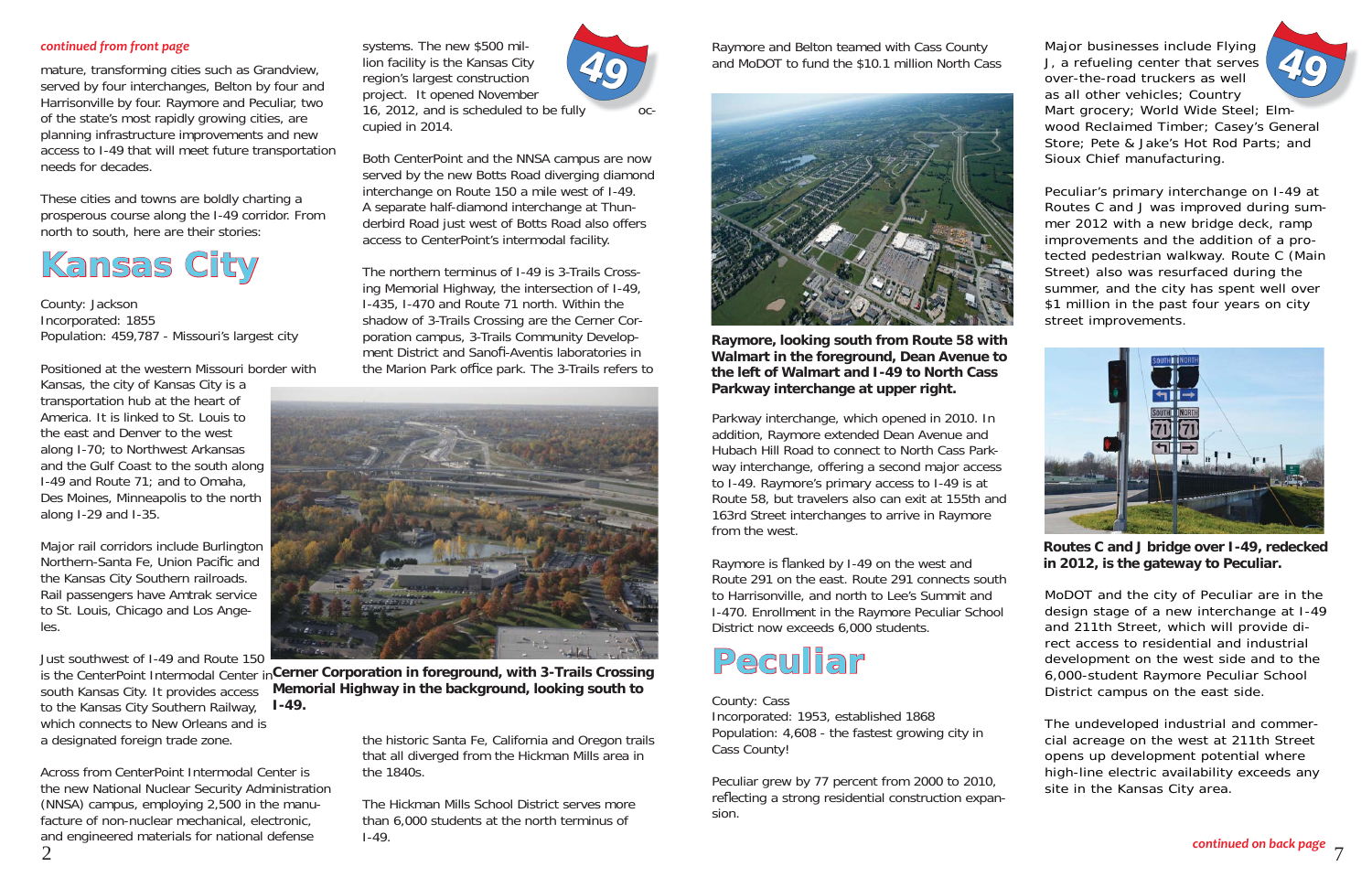County: Cass Incorporated: 1872 Population: 23,116 - Cass County's largest city!

Initially a railroad town, Belton grew rapidly in the 1950s when Richards-Gebaur Air Force Base



opened along the northwest corner of the city. That growth continues to today, with much of the now-closed air base changed to other uses. Part of the area is now the CenterPoint Intermodal Center. Adesa, a vehicle remarketing company, now operates on several hundred acres on the east side of the former military site.

Belton has access to I-49 at four interchanges: 155th Street; 163rd Street; Route 58; and the North Cass Parkway at 187th Street.

Improvements to 163rd Street interchange, and construction of the North Cass Parkway interchange, were both cost-share projects paid for by MoDOT and municipal funds.

The Route 58 commercial corridor, from Scott Avenue east to the heart of Raymore, offers a multitude of retail stores including Walmart, HyVee, Price Chopper and Aldi grocery stores, a Lowe's home improvement Situated on the highest point in Cass County, Raymore's population has grown more than 72 percent from 2000 to 2010. The primarily residential community is composed of more than 40 neighborhoods with at least 50 lots, complemented by growing retail along the Route 58 corridor. Stores include a Walmart SuperCenter, Lowe's home improvement center, Office Max, NTB, Firestone, a Price Chopper grocery store, CVS and Walgreens pharmacies, an Orscheln Farm and Home, O'Reilly Auto Parts and many restaurants and other merchants. Six banks, a credit union and several insurance companies also provide financial services in Raymore.

center, Tractor Supply Company, a multi-cinema complex, several banks, four auto parts stores, dozens of restaurants and other merchants.

Belton is working with Jackson and Cass counties, Grandview and Kansas City on replacing the 155th Street interchange. Belton also has opened eastern segments of Markey Parkway, a city project to eventually connect Route 58 near Mullen Road with a loop that goes northwest, then west to Scott Avenue and then bends south to Route 58 near Prospect Avenue. Markey Extension is part of a TDD, offering commercial space immediately adjacent to and visible from I-49. Belton has created an Enhanced Enterprise Zone to draw businesses and select industries by offering up to a 25-year tax abatement.

Belton Regional Medical Center, a 71-bed acute care facility, is just northeast of the I-49 and Route 58 interchange. More than 5,000 students attend the highly accredited Belton School District.

### **Raymore**

County: Cass Incorporated: 1872 Population: 19,206 - one of the fastest growing cities in Missouri!

### **Belton***continued from page 3*

# **Grandview ra ndview**

County: Jackson Incorporated: 1912 - This is our Centennial Year! Population: 24,475

The former home of President Harry Truman, Grandview has grown into a vital suburban community with over 600 businesses including Peterson Manufacturing, employing more than 500, MeadWestvaco Calmar employing 475, and Sika Corporation about 250. Grandview has I-49 interchanges at Blue Ridge Boulevard, Main Street, 140th Street, Route 150 and 155th Street, and an off ramp at Harry Truman Drive, offering a variety of access points to Grandview homes and businesses.

Grandview is developing rapidly along the newly improved Route 150 corridor east of I-49. Recently widened to a four-lane, divided highway for eight miles to Route 291 in Lee's Summit, the new Route 150 includes a multi-use path coordinated with Grandview's local trails, community center (The View), eleven parks, and Longview Lake to promote a wide spectrum of transportation and recreation options.

Commercial developer RED Legacy has signed an agreement to acquire Truman Corners Shopping Center at the southwest corner of I-49 and Blue Ridge Boulevard. RED's approved TIF plan will invest \$91 million for the redevelopment of the 54-year-old shopping center. Along with the recent revitalization efforts along Main Street, a new Highway 150 Sustainable Development Corridor Plan. New and proposed commercial development is occurring along Highway 150 east of I-49 similar to Gail's Harley-Davidson and the new Hickman Mills medical office complex.

Grandview is working with Jackson County, Cass County, Belton and Kansas City to replace the 155th Street bridge

and interchange at I-49, and improvements to 155th Street from Kentucky Avenue on the east to Kensington Avenue on the west. Main Street Bridge over I-49 is in the early stages of design for replacement in 2015. MoDOT is also working with Grandview on design improvements to the outer road system that would allow two-way traffic. **49**



Nearly 3,900 students are enrolled in the Grandview School District, composed of five elementary schools, two middle schools, a high school, early childhood center and alternative instruction center.



#### **Phase II of multi-phase improvements to Downtown Grandview streetscape.**

**The Route 58 corridor just west of I-49 is bustling with commerce.**